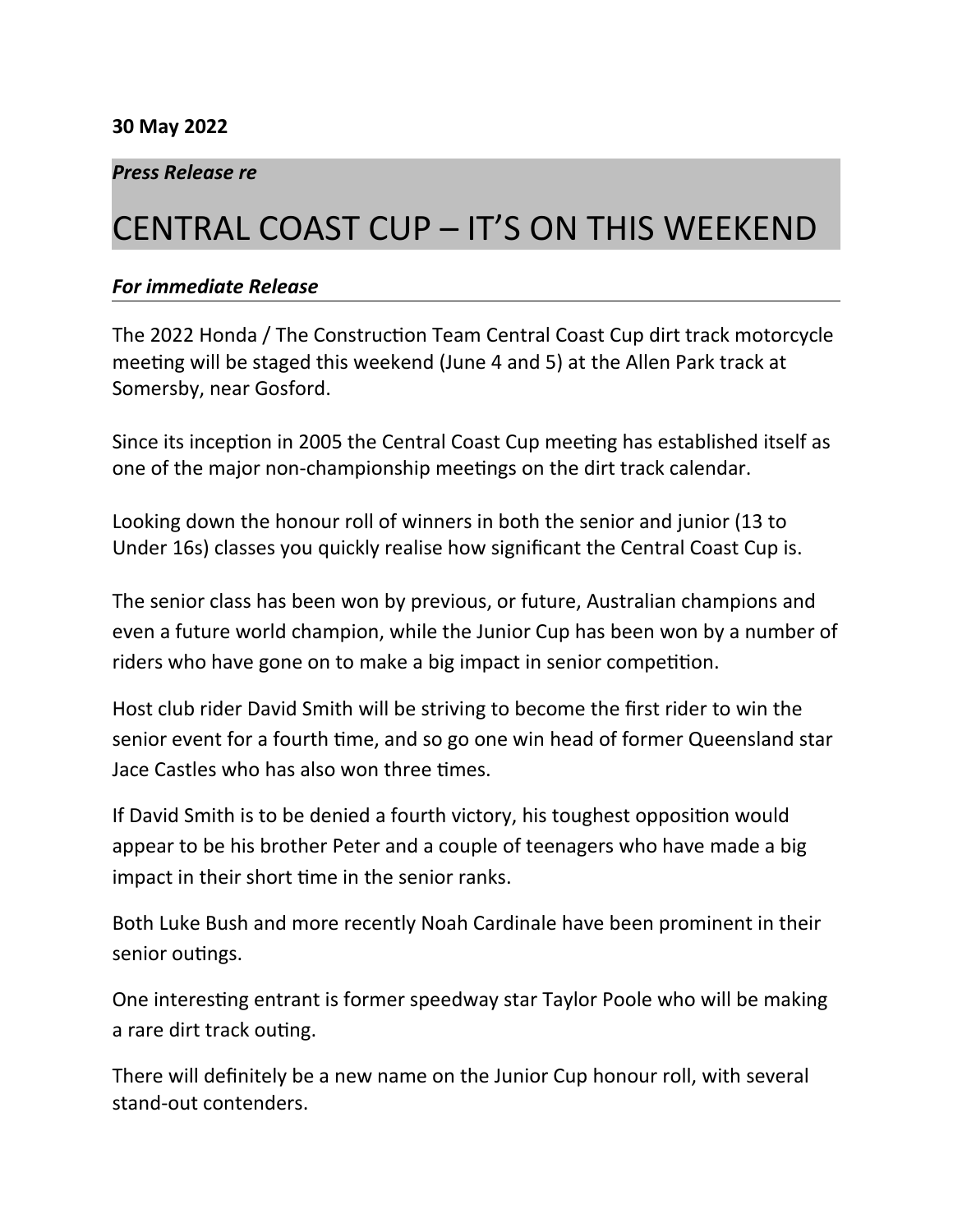Cody Lewis who was placed third last year is probably entitled to favourtism but the likes of Jayden Holder, Thoren Openshaw, Cody Wilby and regular visitor from Brisbane Jhett Calderwood are likely to be prominent.

As well as the Junior Central Coast Cup the younger age brackets will showcase some of the emerging talent coming through the ranks.

A sprinkling of strong contenders from the North Brisbane and Gold Coast clubs are making the trip, and there is the usual strong entry of riders from the Newcastle area and Forbes.

Also on the programme to add to the variety will be races for older riders (Over 35s) and older bikes (pre1995) which invariably provide close and full-blooded action.

Action fires up on Saturday morning with three rounds of racing for all classes before the Clock on the Wall KO format for both seniors and juniors in the afternoon.

Sunday action gets underway at 10 am with two more rounds and finals of all classes before the 8-lap finals of both the Junior and then Senior Cup will wrap up the program.

Entry fee for spectators this weekend will be \$10 per vehicle payable at the gate as a tax deductible donation to the St Johns First Aid.

The Allen Park track is situated at Debenham Road North, Somersby.

For more information about the Central Coast Junior Motor Cycle Club check out the club's website [www.ccjuniormotorcycleclub.org.au](http://www.ccjuniormotorcycleclub.org.au/) or contact Club President David Smith on 0412 506503 or Col Adams 0422 573923.

## *Press Release prepared by*

*Peter Baker 0409 903196; bakerp@westnet.com.au*

*On behalf of Central Coast Junior Motor Cycle Club*